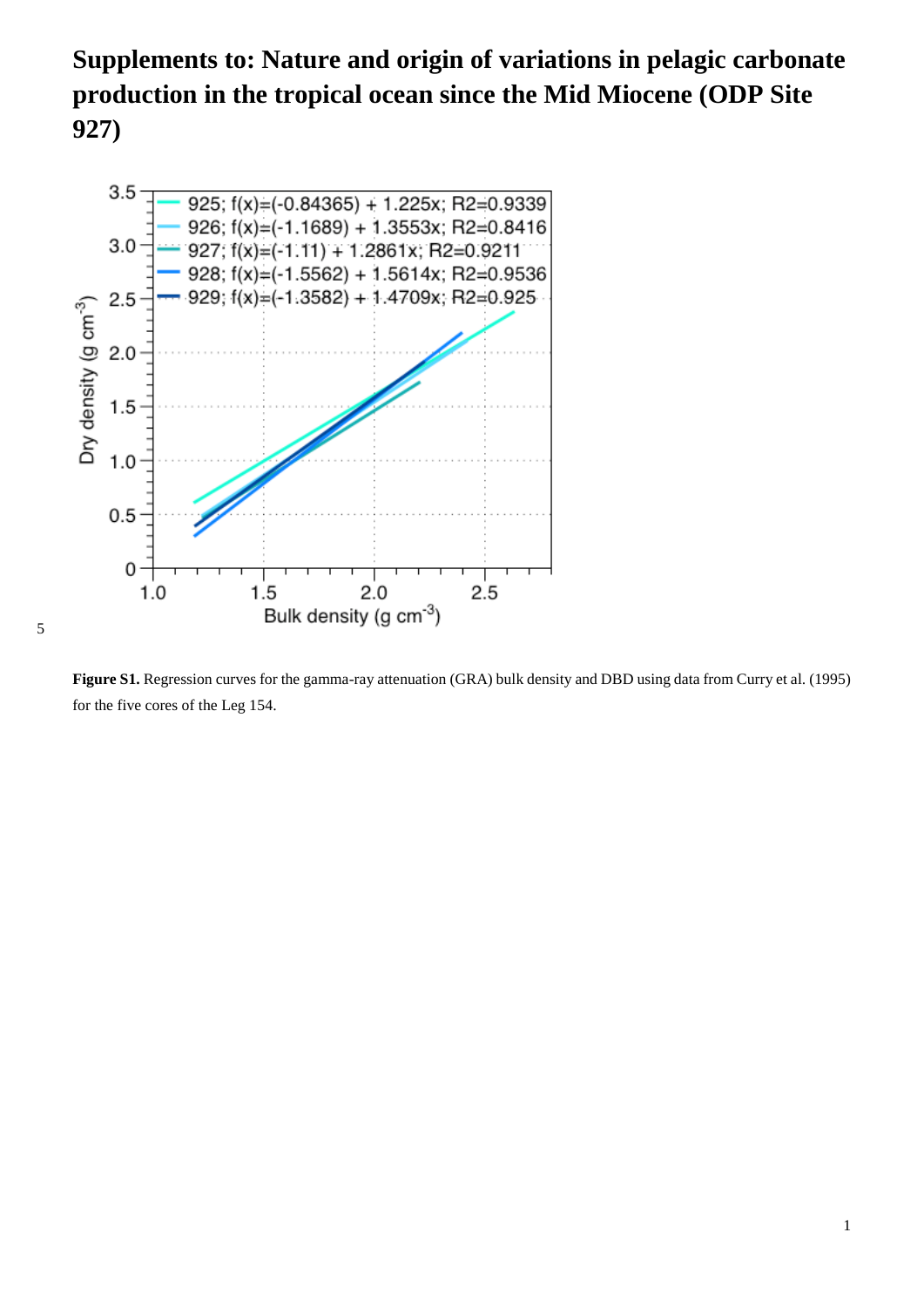

10

**Figure S2.** Comparison of the magnetic susceptibility (MS) records according to the different composite depths and age-model options for the Pliocene interval of this study. a) MS record versus age (Wilkens et al., 2017); b) MS record following the revised splice (Sect. 3.2.2) versus Wilkens et al. (2017) ages; c) MS record following the revised splice (Sect. 3.2.2.) versus 15 revised age model ages (Sect. 3.2.2.); d) daily summer insolation 21st of June, 65°N (Laskar et al., 2004), the green lines correspond to the control points ages of Wilkens et al. (2017) age model and the blue lines correspond to the control points ages of the revised age model (Sect. 3.2.2.); e) comparison between the sedimentation rate of Wilkens et al. (2017) age model and the sedimentation rate of the revised age model (Sect. 3.2.2.); f) MS record versus depth (Wilkens et al., 2017), the green lines correspond to the control points composite depth of Wilkens et al. (2017)age model; g) MS record versus revised 20 composite depth (Sect. 3.2.2.), the blue line correspond to the control points composite depths of the revised age model (Sect.

3.2.2.); h) Individual cores MS records versus revised composite depth (Sect. 3.2.2.), the blue dash lines correspond to the

depths we switch from one individual core section to the other in the composite splice.